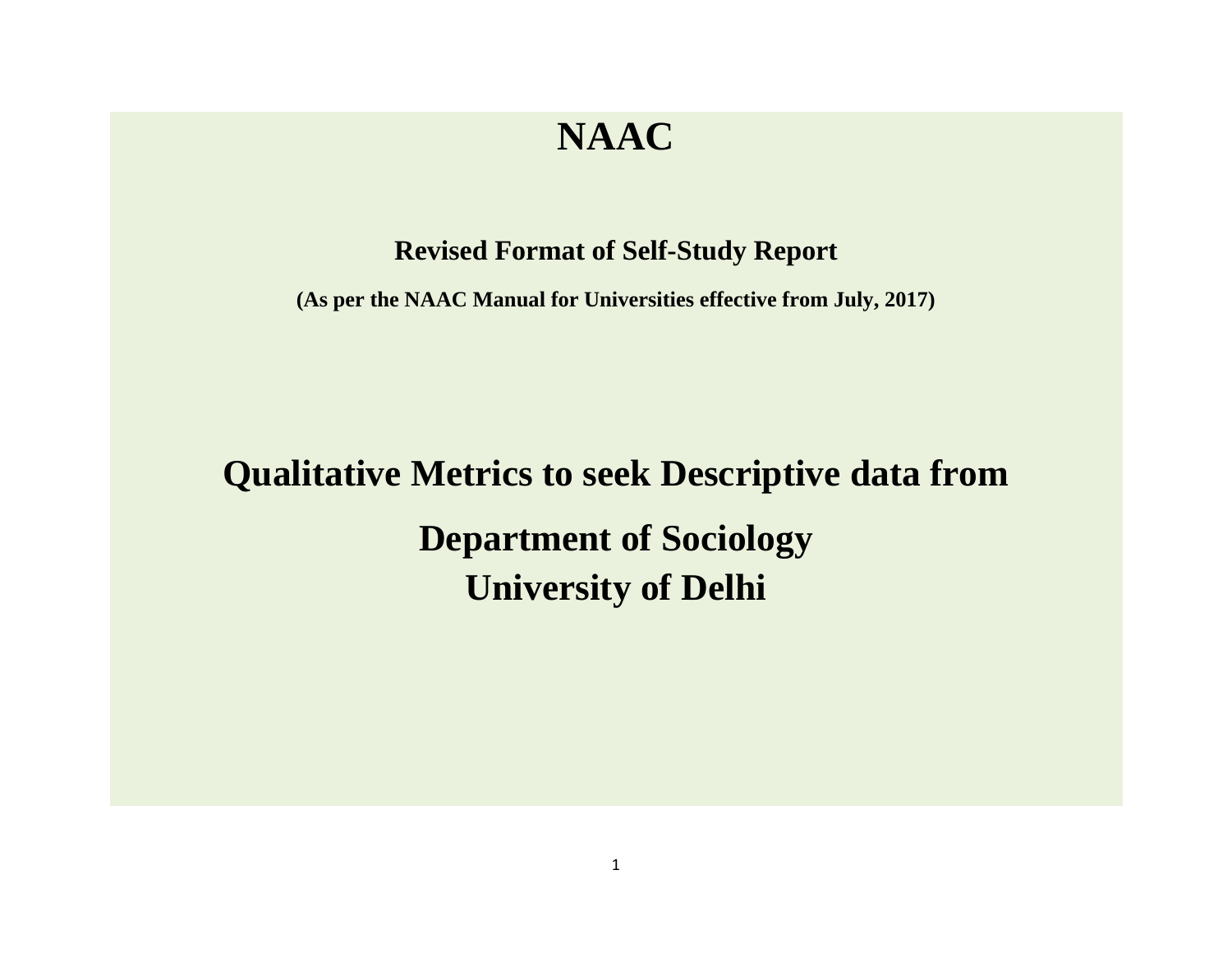| <b>CRITERION I - CURRICULAR ASPECTS</b>                           |                                                                                                                  |                                                                                                                                                                                                                                                                                                                                                                                                                                                                                                                                                                                                                                                                                                                                                                                                                                              |  |
|-------------------------------------------------------------------|------------------------------------------------------------------------------------------------------------------|----------------------------------------------------------------------------------------------------------------------------------------------------------------------------------------------------------------------------------------------------------------------------------------------------------------------------------------------------------------------------------------------------------------------------------------------------------------------------------------------------------------------------------------------------------------------------------------------------------------------------------------------------------------------------------------------------------------------------------------------------------------------------------------------------------------------------------------------|--|
|                                                                   | Key Indicator-1.1 Curriculum Design and Development                                                              |                                                                                                                                                                                                                                                                                                                                                                                                                                                                                                                                                                                                                                                                                                                                                                                                                                              |  |
| <b>Metric</b><br>No.<br>(as per<br><b>NAAC</b><br><b>Manual</b> ) | <b>Description</b><br>(as per NAAC Manual, July 2017, for<br><b>Reference purposes)</b>                          | <b>Data Requirement from Department</b><br>(For Academic years 2012-13 to 2016-17)                                                                                                                                                                                                                                                                                                                                                                                                                                                                                                                                                                                                                                                                                                                                                           |  |
| 1.1.1                                                             | Curricula developed/adopted<br>relevant to local/national/global<br>needs; program outcomes, course<br>outcomes. | <b>Supporting Document required:</b><br>A description in not more than 200 words of any Curricula developed/adopted from<br>2012-13 to 2016-2017 in the Department/Centre which is relevant to local / national /<br>global needs.                                                                                                                                                                                                                                                                                                                                                                                                                                                                                                                                                                                                           |  |
|                                                                   |                                                                                                                  | At the MA level all our courses are relevant to the understanding of society and<br>culture generally and to Indian society in particular. We teach two special courses<br>on India (SOC 107 and SOC 108) and other courses on gender, development,<br>population, agrarian structure, medical sociology and urban sociology which<br>pertain to national and global concerns. We also have special area studies courses<br>such as South West Asia (SOC 219) which look at regions in the neighbourhood of<br>India.<br>M. Phil courses are revised from time to time keeping in mind sociological relevance<br>as well as relevance to India as such (see Archeology of Caste, Texts in Modern<br>Indian Social Thought, Sociology of Schooling, Gender in Contemporary India,<br>Biopolitics and Social Life and Studying the State etc.) |  |

## **CRITERION I – CURRICULAR ASPECTS**

**The State**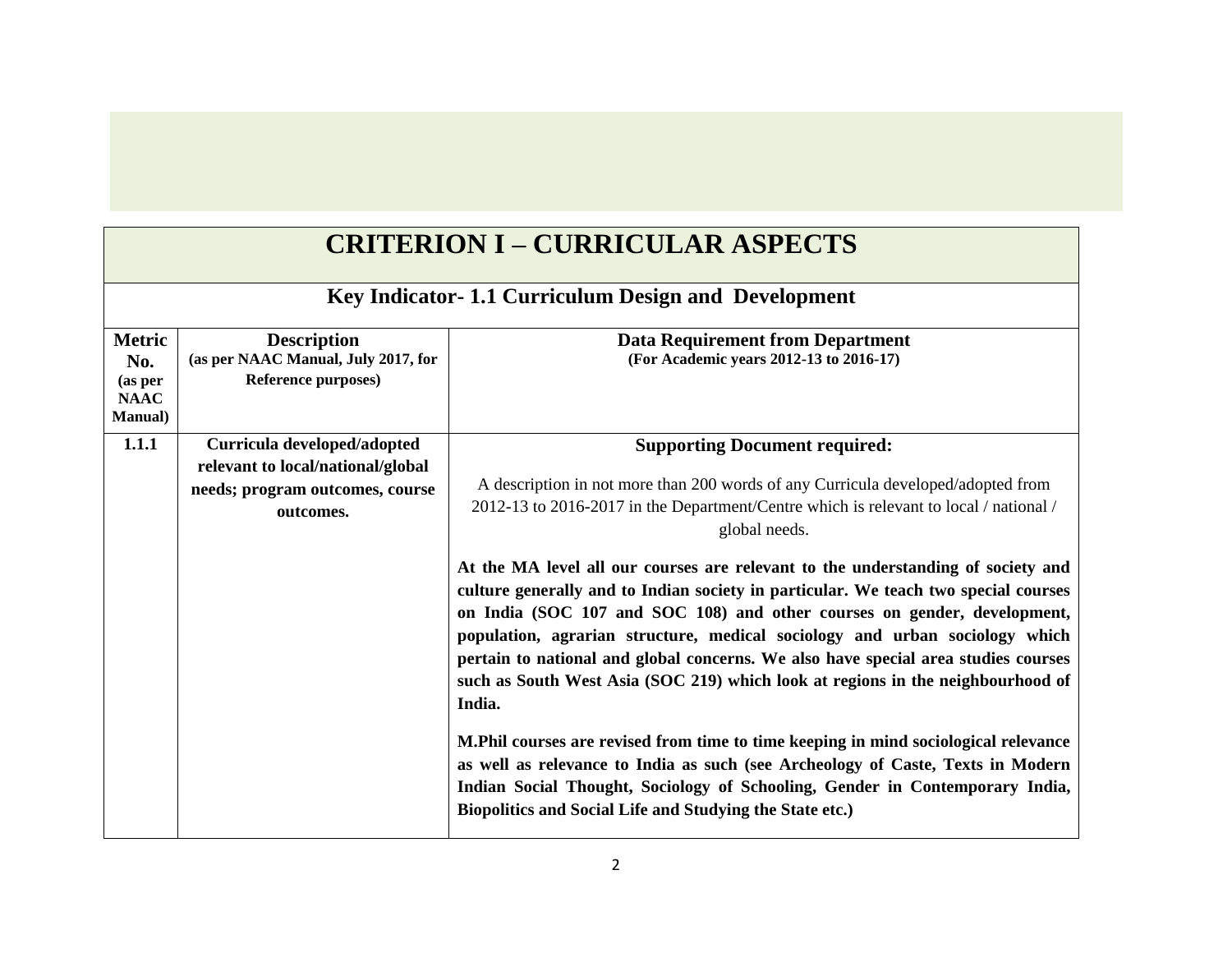|       |                                            | All our courses are comparative in nature and try to enhance the understanding of                                                                                                                                                                                                                                                                                                                                                                                                                                                |
|-------|--------------------------------------------|----------------------------------------------------------------------------------------------------------------------------------------------------------------------------------------------------------------------------------------------------------------------------------------------------------------------------------------------------------------------------------------------------------------------------------------------------------------------------------------------------------------------------------|
|       |                                            | Indian institutions through a comparison with institutions elsewhere. (See appendix                                                                                                                                                                                                                                                                                                                                                                                                                                              |
|       |                                            | - MA and M.Phil syllabii).                                                                                                                                                                                                                                                                                                                                                                                                                                                                                                       |
|       |                                            |                                                                                                                                                                                                                                                                                                                                                                                                                                                                                                                                  |
|       |                                            |                                                                                                                                                                                                                                                                                                                                                                                                                                                                                                                                  |
|       |                                            |                                                                                                                                                                                                                                                                                                                                                                                                                                                                                                                                  |
|       |                                            | Key Indicator-1.3 Curriculum Enrichment                                                                                                                                                                                                                                                                                                                                                                                                                                                                                          |
| 1.3.1 | <b>Integration of cross-cutting issues</b> | <b>Supporting Documents required:</b>                                                                                                                                                                                                                                                                                                                                                                                                                                                                                            |
|       | relevant to Gender, Environment            |                                                                                                                                                                                                                                                                                                                                                                                                                                                                                                                                  |
|       | and sustainability, Human values,          | A description of courses which address Gender, Environment and Sustainability, Human                                                                                                                                                                                                                                                                                                                                                                                                                                             |
|       | <b>Professional Ethics into</b>            | Values and Professional EthicsListin not more than 200 words.                                                                                                                                                                                                                                                                                                                                                                                                                                                                    |
|       | curriculum.                                | The list of Core Courses offered by the Department.                                                                                                                                                                                                                                                                                                                                                                                                                                                                              |
|       |                                            |                                                                                                                                                                                                                                                                                                                                                                                                                                                                                                                                  |
|       |                                            |                                                                                                                                                                                                                                                                                                                                                                                                                                                                                                                                  |
|       |                                            | M.A. core courses SOC 103, (Sociology of Kinship), SOC 105 (Political<br>Sociology), SOC 105 (Religion and Society) address these issues as do most of<br>the MA elective courses such SOC 211 (Sociology of Development), SOC 214<br>(Gender and Society), SOC 215 (Sociology of Education), SOC 216<br>(Sociology of Organisations), SOC 217 (Population and Society), SOC 218<br>(Urban Sociology), SOC 221 (Agrarian Sociology), SOC 222 (Sociology of<br>Law), SOC 223 (Medical Sociology) and SOC 225 Ecology and Society. |
|       |                                            | M. Phil courses such as Rethinking the Family in Contemporary Society,<br>Gender in Contemporary India, Agrarian Structure, Nature, Society,<br>Environment, Sociology of Schooling and Studying the State are among the<br>courses that are relevant to these issues.                                                                                                                                                                                                                                                           |
|       |                                            |                                                                                                                                                                                                                                                                                                                                                                                                                                                                                                                                  |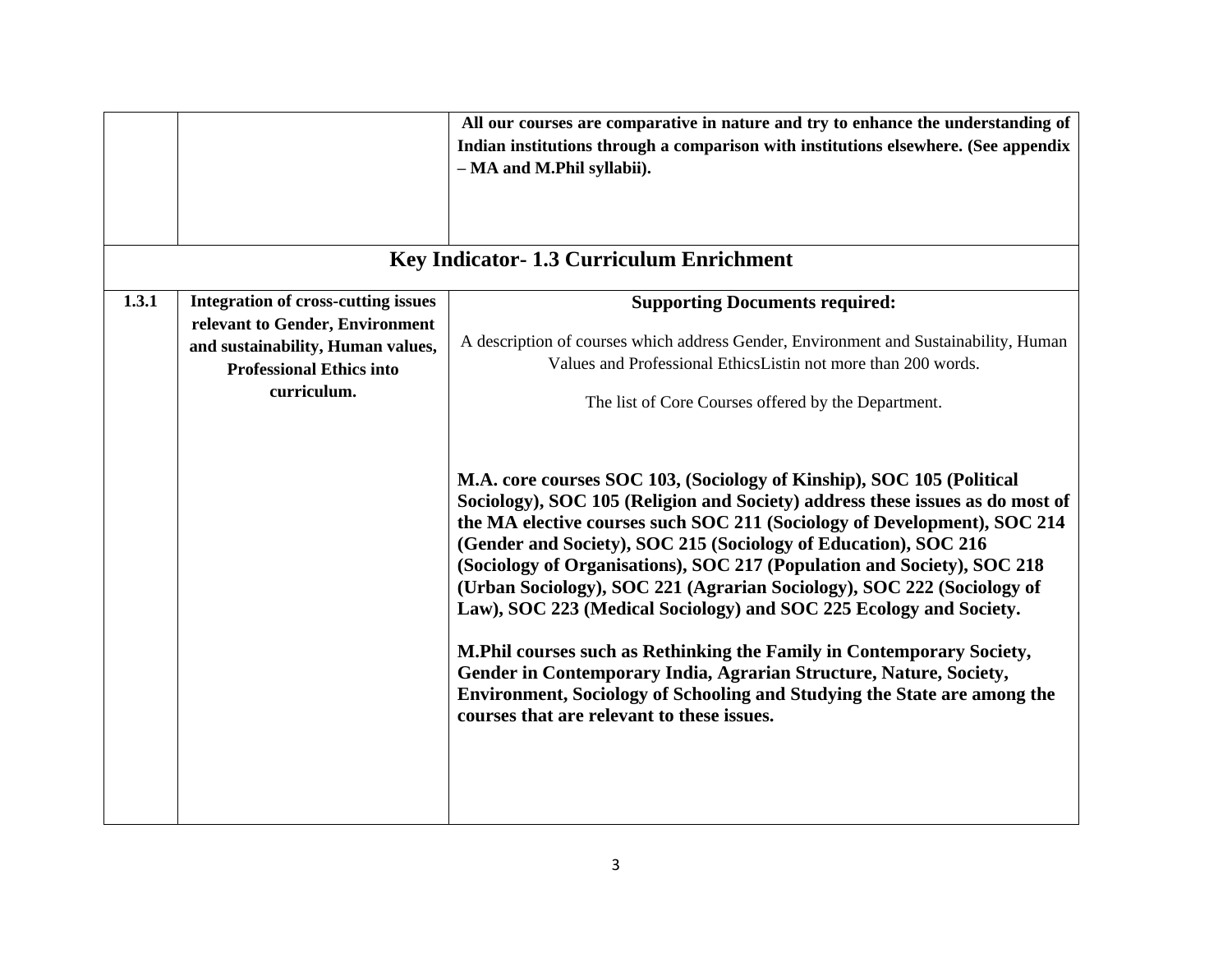| <b>Criterion II-Teaching -Learning and Evaluation</b>             |                                                                                                                                                                  |                                                                                                                                                                                                                                                                                                                                                                                                                                                                                                                                                                                                                                                                                                                                                                                                                                                                                                                                                                                                                                           |
|-------------------------------------------------------------------|------------------------------------------------------------------------------------------------------------------------------------------------------------------|-------------------------------------------------------------------------------------------------------------------------------------------------------------------------------------------------------------------------------------------------------------------------------------------------------------------------------------------------------------------------------------------------------------------------------------------------------------------------------------------------------------------------------------------------------------------------------------------------------------------------------------------------------------------------------------------------------------------------------------------------------------------------------------------------------------------------------------------------------------------------------------------------------------------------------------------------------------------------------------------------------------------------------------------|
|                                                                   |                                                                                                                                                                  | Key Indicator - 2.2 Catering to Student Diversity                                                                                                                                                                                                                                                                                                                                                                                                                                                                                                                                                                                                                                                                                                                                                                                                                                                                                                                                                                                         |
| <b>Metric</b><br>No.<br>(as per<br><b>NAAC</b><br><b>Manual</b> ) | <b>Description</b><br>(as per NAAC Manual, July 2017, for<br><b>Reference purposes</b>                                                                           | <b>Data Requirement from Department</b><br>(For Academic years 2012-13 to 2016-17)                                                                                                                                                                                                                                                                                                                                                                                                                                                                                                                                                                                                                                                                                                                                                                                                                                                                                                                                                        |
|                                                                   |                                                                                                                                                                  | <b>Supporting Document required:</b>                                                                                                                                                                                                                                                                                                                                                                                                                                                                                                                                                                                                                                                                                                                                                                                                                                                                                                                                                                                                      |
|                                                                   |                                                                                                                                                                  | Describe the initiatives taken by the Department in not more than 200 words.                                                                                                                                                                                                                                                                                                                                                                                                                                                                                                                                                                                                                                                                                                                                                                                                                                                                                                                                                              |
| 2.2.1                                                             | The institution assesses the<br>learning levels of the students,<br>after admission and organises<br>special programs for advanced<br>learners and slow learners | The MA tutorial programme in which small groups of students are assigned<br>a tutor who meets them once a week to discuss a topic pertaining to a course<br>and then submit a written assignment based on the discussions is designed to<br>help students maintain a regular course of study through the semester. The<br>progress of each student is also reviewed by the tutorial board twice every<br>semester. Over the years we have found this the best way to implement the<br>continuous internal evaluation scheme of the University.<br>We also have a special mentoring programme for academically weaker<br>students as well as reading and writing workshops conducted on an annual<br>basis. Volunteers from among our senior research students' meet and advice<br>their juniors on a variety of issues relating to academic work. Typically,<br>these issues include reading complex texts, writing academic essays,<br>referencing and citation guidance, researching an issue or advice on how to<br>prepare for exams. |
|                                                                   |                                                                                                                                                                  | Meetings are usually one-on-one between mentors and advisees and mentors<br>are given adequate guidance on how to proceed with their mentoring<br>activities. The programme is open to all students at the Master's level.                                                                                                                                                                                                                                                                                                                                                                                                                                                                                                                                                                                                                                                                                                                                                                                                                |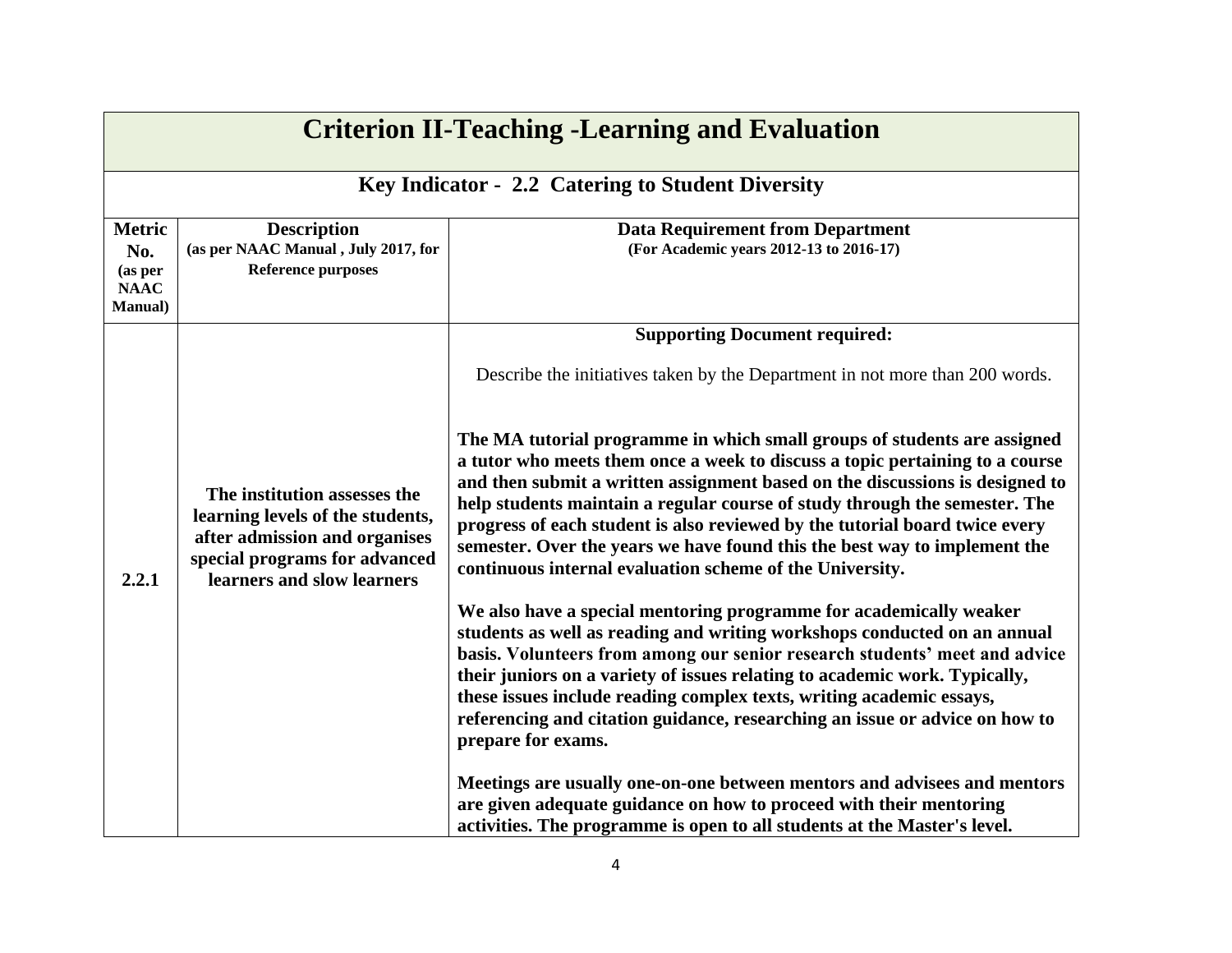|       |                                                                                                               | In 2012 the department was also able to organize a special bridge course for<br>students who had difficulty with English with funds made available by the<br>University but this programme had to be discontinued because of the non-<br>availability of funds from the University in subsequent years.<br>Student seminars and presentations in class are also encouraged.<br>We have two research scholars' workshops annually for M.Phil and Ph.D.<br>students. This is apart from the pre-Ph.D. submission seminar which is<br>mandatory for all students at various levels of their research beginning with<br>research proposals and going on to drafts of chapters are encouraged to<br>present their work and feedback from teachers and fellow students (see also<br>$2.2.1.$ ). |  |
|-------|---------------------------------------------------------------------------------------------------------------|-------------------------------------------------------------------------------------------------------------------------------------------------------------------------------------------------------------------------------------------------------------------------------------------------------------------------------------------------------------------------------------------------------------------------------------------------------------------------------------------------------------------------------------------------------------------------------------------------------------------------------------------------------------------------------------------------------------------------------------------------------------------------------------------|--|
|       |                                                                                                               | <b>Key Indicator-2.3 Teaching-Learning Process</b>                                                                                                                                                                                                                                                                                                                                                                                                                                                                                                                                                                                                                                                                                                                                        |  |
|       | <b>Supporting Document required:</b>                                                                          |                                                                                                                                                                                                                                                                                                                                                                                                                                                                                                                                                                                                                                                                                                                                                                                           |  |
|       | Student centric methods, such<br>as experiential learning,                                                    | Describe the student centric methods taken by the Department in not more than<br>200 words.                                                                                                                                                                                                                                                                                                                                                                                                                                                                                                                                                                                                                                                                                               |  |
| 2.3.1 | participative learning and<br>problem solving methodologies<br>are used for enhancing learning<br>experiences | The M.A. tutorial programme is based on student presentations and<br>discussions. Student presentations in the classroom are also encouraged to<br>complement regular lectures.                                                                                                                                                                                                                                                                                                                                                                                                                                                                                                                                                                                                           |  |
|       |                                                                                                               | The twice yearly research scholars' workshops held for M.Phil and Ph.D.<br>students encourage students in formulating their arguments and writing<br>their chapters. (see also 2.2.1)                                                                                                                                                                                                                                                                                                                                                                                                                                                                                                                                                                                                     |  |
|       |                                                                                                               |                                                                                                                                                                                                                                                                                                                                                                                                                                                                                                                                                                                                                                                                                                                                                                                           |  |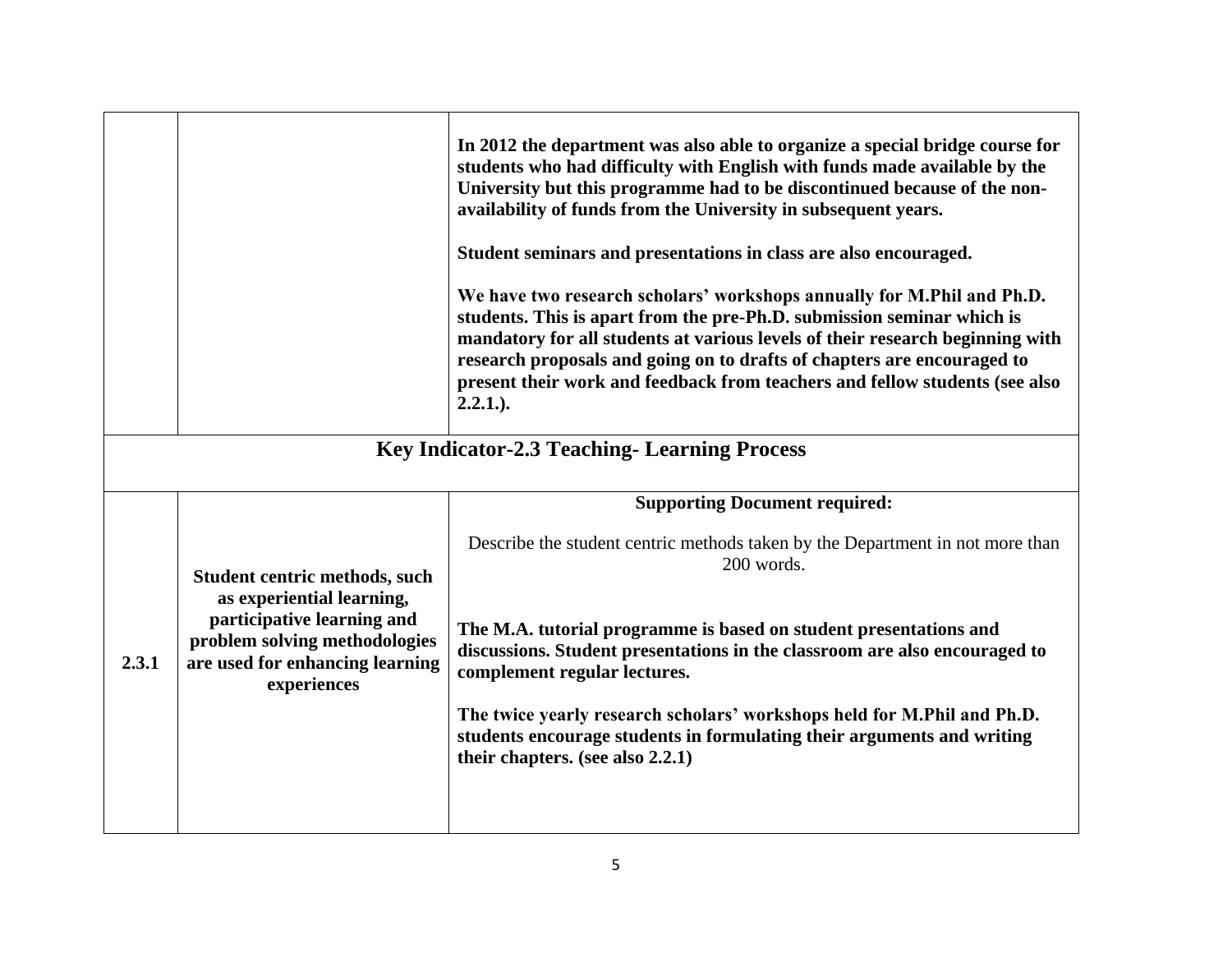|       |                                                                                                                                                                                                             | Key Indicator-2.6 Student Performance and Learning Outcomes                                                                                                                                                                                                                                                                                                                                                                                                                                                                                                                                                                                     |
|-------|-------------------------------------------------------------------------------------------------------------------------------------------------------------------------------------------------------------|-------------------------------------------------------------------------------------------------------------------------------------------------------------------------------------------------------------------------------------------------------------------------------------------------------------------------------------------------------------------------------------------------------------------------------------------------------------------------------------------------------------------------------------------------------------------------------------------------------------------------------------------------|
| 2.6.1 | Program outcomes, program<br>specific outcomes and course<br>outcomes for all programs<br>offered by the institution are<br>stated and displayed on<br>website and communicated to<br>teachers and students | <b>Supporting Documents required:</b><br>(i) COs for all courses (Examples can be seen from attached Glossary-Notes)<br>(ii) A description of Mechanism of Communication in not more than 100 words.<br>See appendix for MA and M.Phil syllabii<br>Course outcomes for MA courses involve the continuous internal evaluation<br>implemented through the weekly tutorial programme of students' discussion<br>and writing as well as classroom lectures and presentations by visiting<br>faculty, special film screenings and field visits and report writing that is a<br>compulsory component of the course on research methodology (SOC 209). |
| 2.6.2 | <b>Attainment of program</b><br>outcomes, program specific<br>outcomes and course outcomes<br>are evaluated by the institution                                                                              | <b>Supporting Documents required:</b><br>A description of the method of measuring attainment of POs, PSOs and COs and<br>the level of attainment of POs, PSOs and COs in not more than 200 words.<br>At the M.A. level PO is measured through the continuous internal<br>assessment implemented through the weekly tutorial programme as well as<br>through the two student performance reviews held each semester and the<br>end semester examination.<br>At the M.Phil level POs are measured through 1) course work and end<br>semester evaluation of all students by the M.Phil Committee. 2) the joint                                     |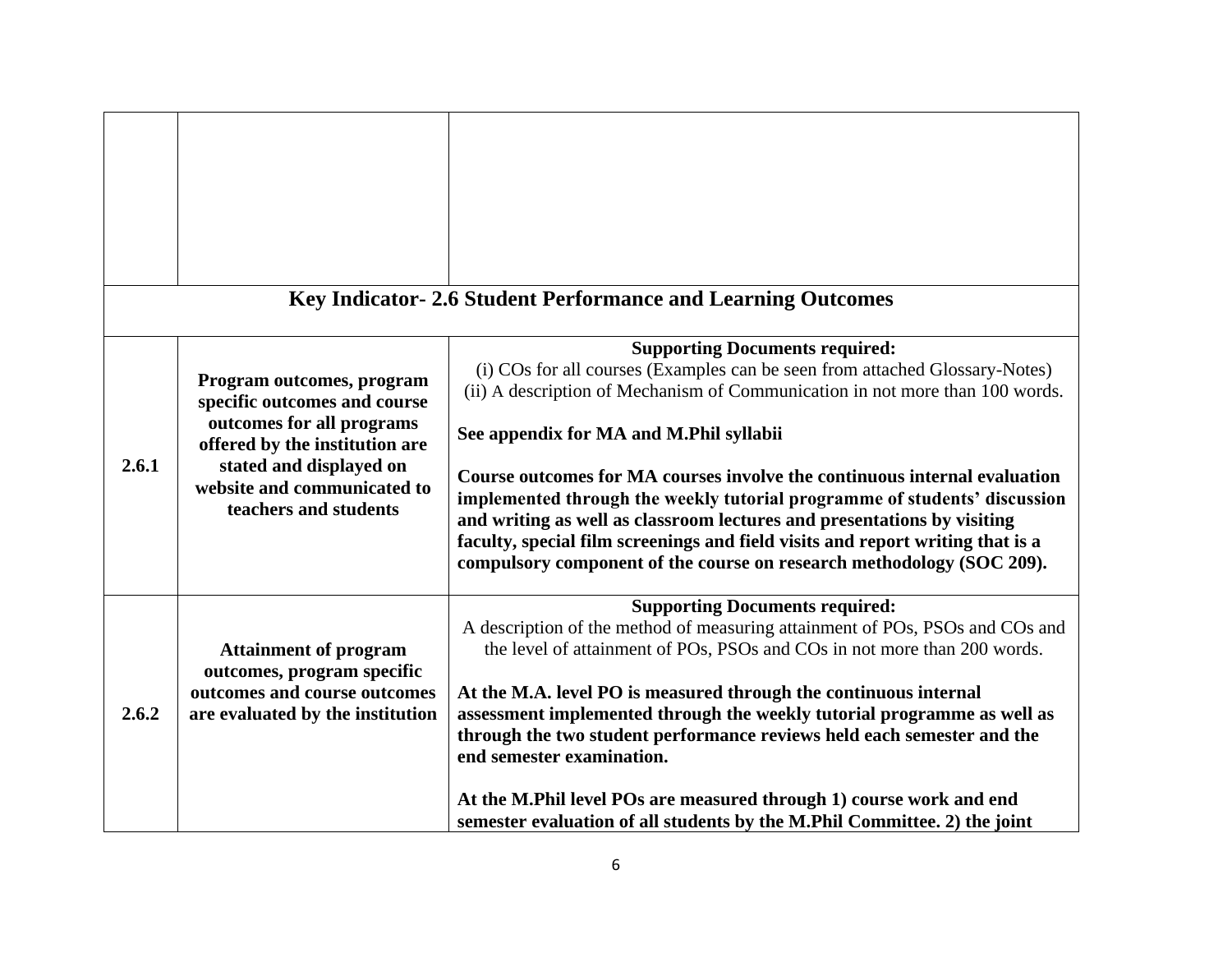|                      |                                                           | examination of the M.Phil dissertation by the external and internal<br>examiners.  |
|----------------------|-----------------------------------------------------------|------------------------------------------------------------------------------------|
|                      |                                                           |                                                                                    |
|                      |                                                           | At the PhD level POs are assessed through regular meetings of research             |
|                      |                                                           | students with sucervisors and advisory committees as well as presentations         |
|                      |                                                           | at the twice yearly research scholars' workshops.                                  |
|                      |                                                           | <b>Criterion III- Research, Innovations and Extension</b>                          |
|                      |                                                           | <b>Key Indicator - 3.6 Extension Activities</b>                                    |
| <b>Metric</b>        | <b>Description</b>                                        | <b>Data Requirement from Department</b>                                            |
| No.                  | (as per NAAC Manual, July 2017, for                       | (For Academic years 2012-13 to 2016-17)                                            |
| (as per              | <b>Reference purposes</b>                                 |                                                                                    |
| <b>NAAC</b>          |                                                           |                                                                                    |
| <b>Manual</b> )      |                                                           |                                                                                    |
| 3.6.1                | <b>Extension activities in the</b>                        | <b>Supporting Document Required:</b>                                               |
|                      | neighbourhood community, if                               |                                                                                    |
|                      | any, in terms of impact and                               | A Description in not more than 200 words mentioning the impact of the activities   |
|                      | sensitising students to social                            | in sensitising students to social issues and holistic development.                 |
|                      | issues and holistic development                           |                                                                                    |
|                      | during the last five years.                               | The research conducted by the faculty and students of the department is            |
|                      |                                                           | always field based and has an intrinsic component of community outreach            |
|                      |                                                           | built into it.                                                                     |
|                      |                                                           | <b>Criterion IV – Infrastructure and Learning Resources</b>                        |
|                      |                                                           | <b>Key Indicator - 4.1 Physical Facilities</b>                                     |
|                      |                                                           |                                                                                    |
| <b>Metric</b><br>No. | <b>Description</b><br>(as per NAAC Manual, July 2017, for | <b>Data Requirement from Department</b><br>(For Academic years 2012-13 to 2016-17) |
| (as per              | <b>Reference purposes</b>                                 |                                                                                    |
| <b>NAAC</b>          |                                                           |                                                                                    |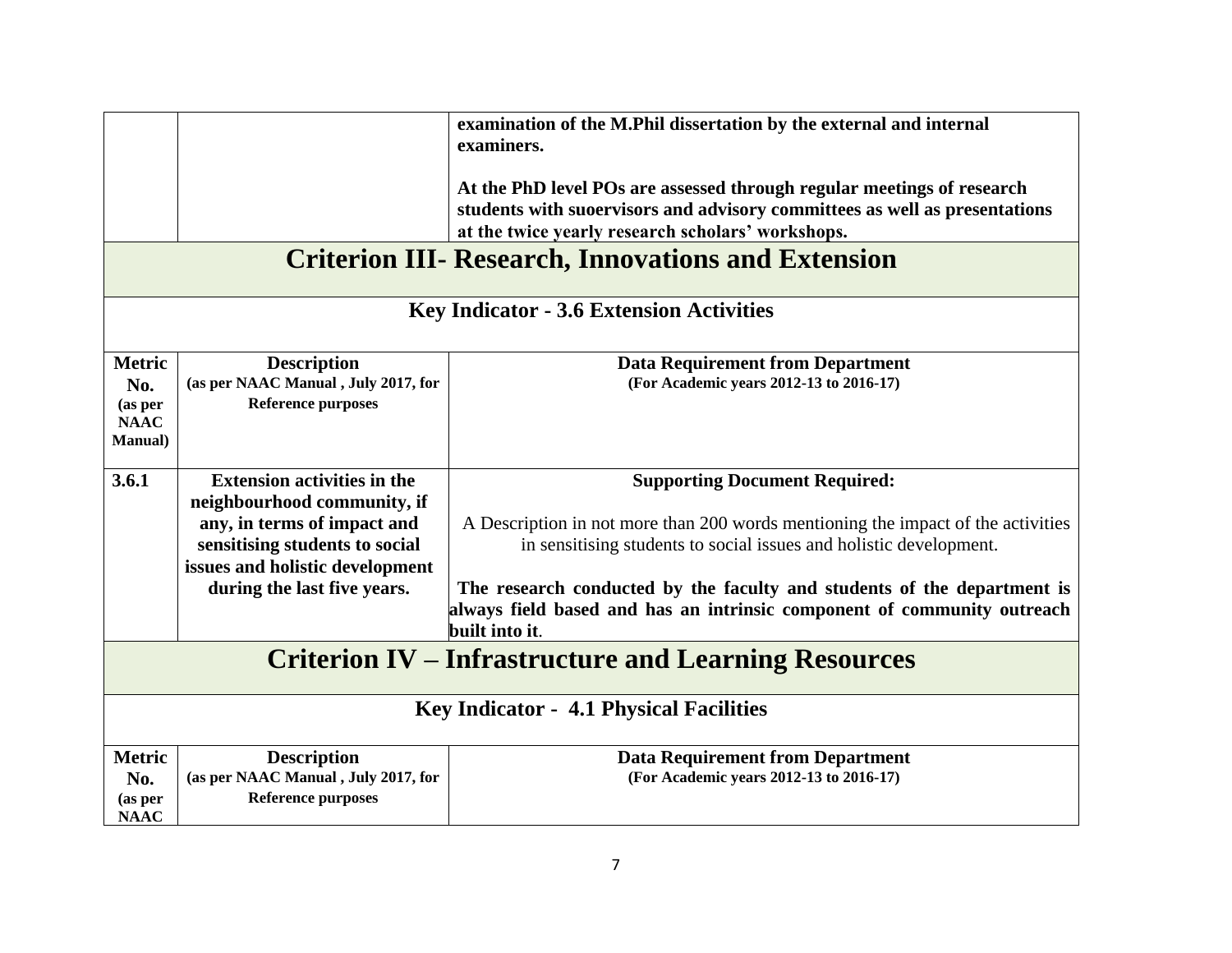| Manual) |                                                                                                                                                      |                                                                                                                                                                                                                                                                                                                                                                                                                                                                                                                                                                                                                                                                                                                                         |
|---------|------------------------------------------------------------------------------------------------------------------------------------------------------|-----------------------------------------------------------------------------------------------------------------------------------------------------------------------------------------------------------------------------------------------------------------------------------------------------------------------------------------------------------------------------------------------------------------------------------------------------------------------------------------------------------------------------------------------------------------------------------------------------------------------------------------------------------------------------------------------------------------------------------------|
| 4.1.1   | <b>Facilities for teaching - learning</b><br>available in Dept. / Centre as per<br>the minimum specified<br>requirements by the statutory<br>bodies. | <b>Supporting Document Required:</b><br>A Description in 200 words on the adequacy of facilities for teaching learning as per the<br>minimum specified requirements by statutory bodies.<br>Facilities may include Classrooms (mention number and room size in mtr. / square,<br>Laboratories (mention number and room size in mtr. / square ), Computing equipment<br>(mention only number), etc.<br>The Department has two large classrooms (11x7 mt), One small classroom (7x5 mt),<br>one seminar room (11x7 mt). There is one resource centre, 15 large faculty rooms,<br>10 smaller rooms and cubicles, one computer lab. for students. The faculty rooms<br>are well equipped for holding small classes of up to eight students. |
| 4.1.2   | The institution has adequate<br>facilities for sports, games (indoor,<br>outdoor, gymnasium, yoga centre<br>etc.) and cultural activities.           | <b>Supporting Document Required:</b><br>A Description in not more than 200 words on adequate facilities for sports, games and<br>cultural activities which include specification about area/size, year of establishment and<br>user rate.<br>The Department does not have separate sports, games, gym and Yoga facilities.<br>However, the students can use the facilities available in the University.<br>The Department has a seminar room, a spacious back lawn and also uses regularly<br>the Vivekananda Hall which is a large auditorium in the Delhi School of Economics<br>campus.                                                                                                                                              |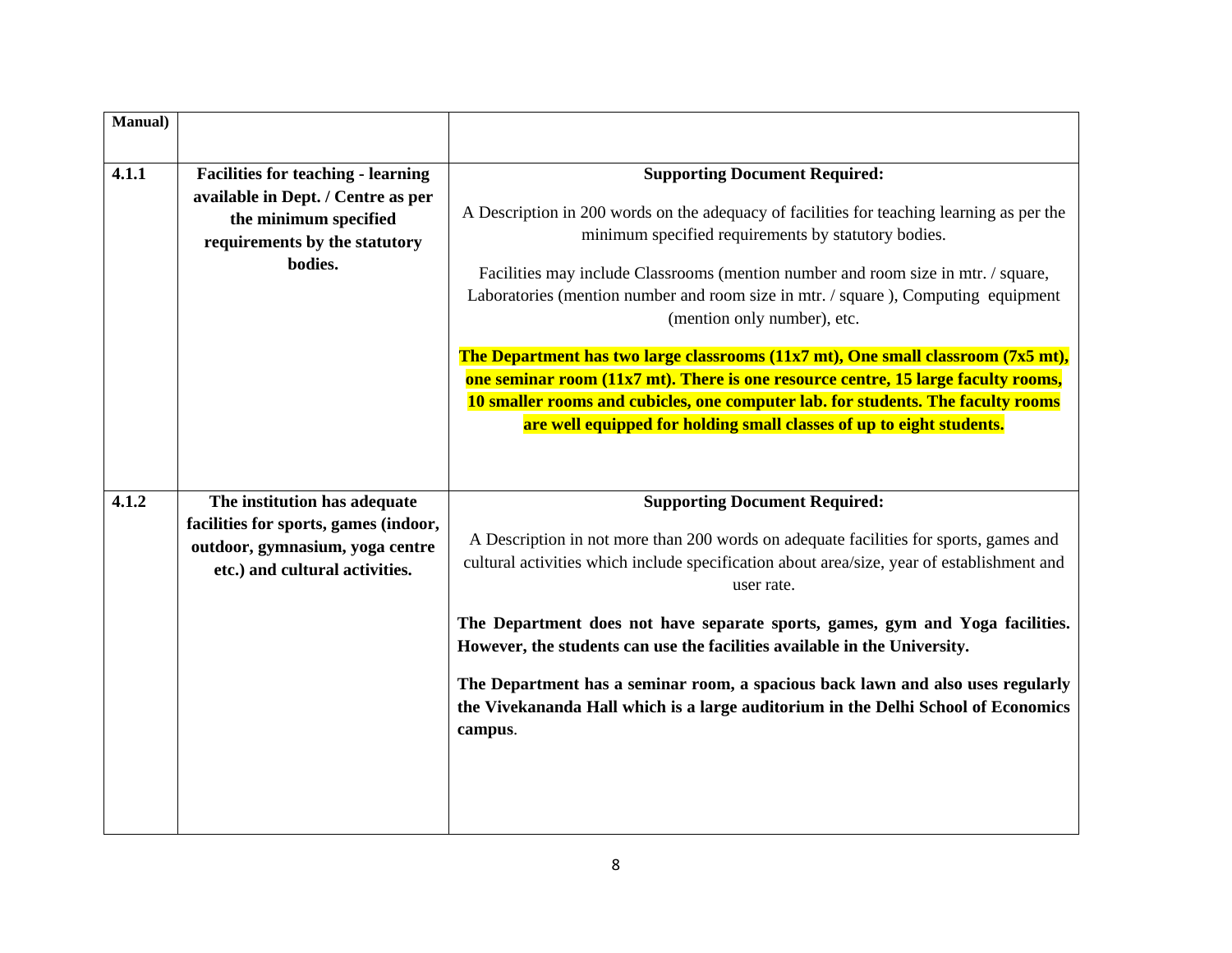| <b>CRITERION V: STUDENT SUPPORT AND PROGRESSION</b>               |                                                                                                                                                                                                                           |                                                                                                                                                                                                                                                                                                                                                                                                                                                                                                                                                                                                                                                                                                                                                                                                                                         |
|-------------------------------------------------------------------|---------------------------------------------------------------------------------------------------------------------------------------------------------------------------------------------------------------------------|-----------------------------------------------------------------------------------------------------------------------------------------------------------------------------------------------------------------------------------------------------------------------------------------------------------------------------------------------------------------------------------------------------------------------------------------------------------------------------------------------------------------------------------------------------------------------------------------------------------------------------------------------------------------------------------------------------------------------------------------------------------------------------------------------------------------------------------------|
|                                                                   |                                                                                                                                                                                                                           | Key Indicator- 5.4 Alumni Engagement                                                                                                                                                                                                                                                                                                                                                                                                                                                                                                                                                                                                                                                                                                                                                                                                    |
| <b>Metric</b><br>No.<br>(as per<br><b>NAAC</b><br><b>Manual</b> ) | <b>Description</b><br>(as per NAAC Manual, July 2017, for<br><b>Reference purposes</b>                                                                                                                                    | <b>Data Requirement from Department</b><br>(For Academic years 2012-13 to 2016-17)                                                                                                                                                                                                                                                                                                                                                                                                                                                                                                                                                                                                                                                                                                                                                      |
| 5.4.1                                                             | <b>The Alumni Association/Chapters</b><br>(registered and functional)<br>contributes<br>significantly to the development of<br>the institution through financial<br>and non-financial means during<br>the last five years | <b>Supporting Document Required:</b><br>A Description in not more than 200 words on how the alumni association contributes to<br>the institution<br>The Department does not have a formal alumni association. However, the alumni<br>regularly visit the Department. Illustrious alumni were also felicitated at the DSE<br>annual day in 2017. The Department holds a Department day every year in<br>February on the day M.N.Srinivas had established the Department. This is also an<br>occasion for the old and new students to meet and interact. The Department saw a<br>large turnout of alumni for the M.N.Srinivas memorial event held in the<br>Department in 2016. Many alumni have participated in the Department's research<br>colloquium over years. The Department plans to consolidate its data on alumni in<br>future. |
| <b>Criterion VI: Governance, Leadership and Management</b>        |                                                                                                                                                                                                                           |                                                                                                                                                                                                                                                                                                                                                                                                                                                                                                                                                                                                                                                                                                                                                                                                                                         |
| Key Indicator - 6.1 Institutional Vision and Leadership           |                                                                                                                                                                                                                           |                                                                                                                                                                                                                                                                                                                                                                                                                                                                                                                                                                                                                                                                                                                                                                                                                                         |
| <b>Metric</b><br>No.<br>(as per<br><b>NAAC</b><br><b>Manual</b> ) | <b>Description</b><br>(as per NAAC Manual, July 2017, for<br><b>Reference purposes</b>                                                                                                                                    | <b>Data Requirement from Department</b><br>(For Academic years 2012-13 to 2016-17)                                                                                                                                                                                                                                                                                                                                                                                                                                                                                                                                                                                                                                                                                                                                                      |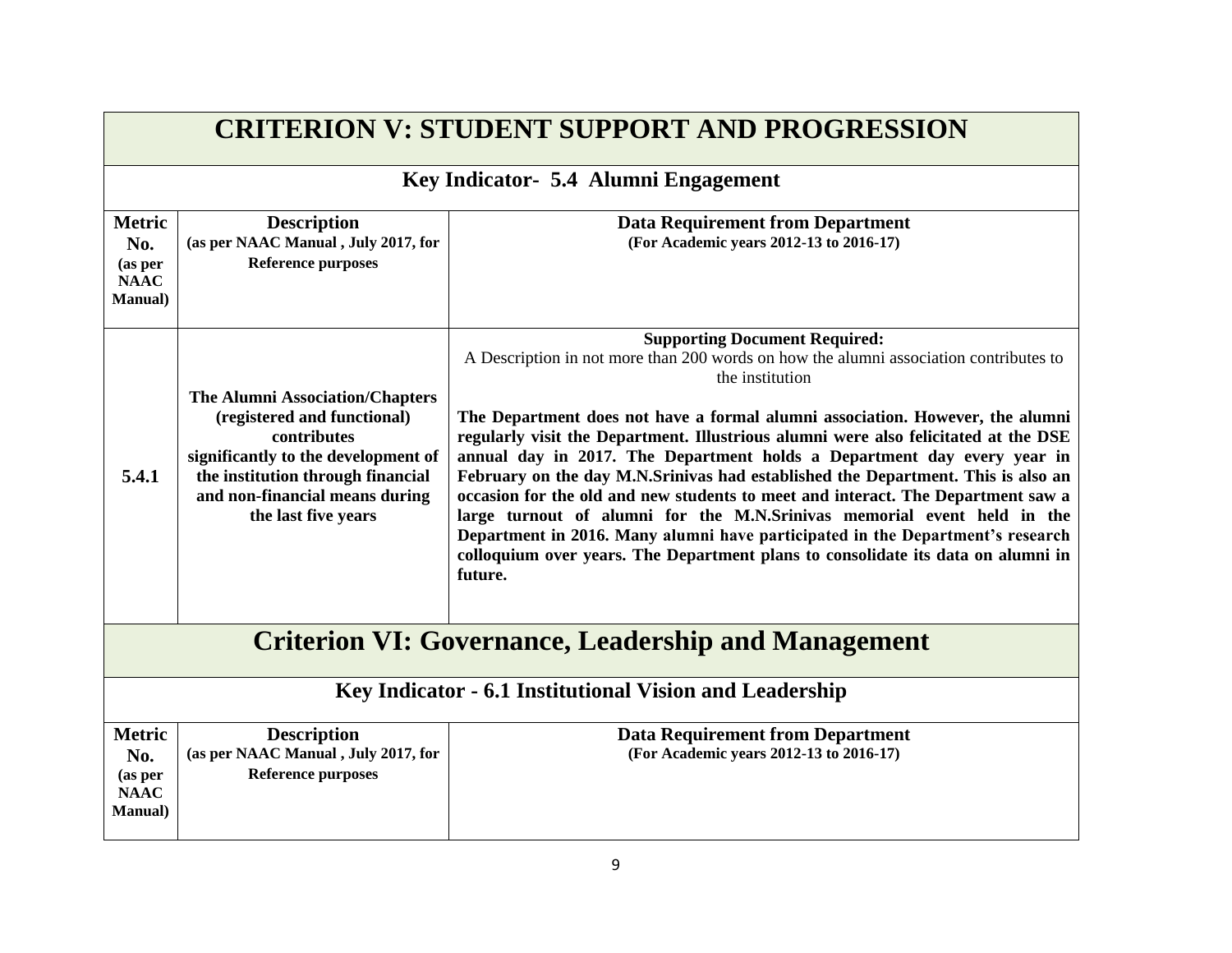| 6.1.2                                                          | The institution practices                                            | <b>Supportive Documents Requirement:</b>                                                                                                                                                                                                                                                                                                                                                                                                                                                                                                                                                                                                                                                                                                                                                                                                                                                                                                                                                                                                                                                        |  |
|----------------------------------------------------------------|----------------------------------------------------------------------|-------------------------------------------------------------------------------------------------------------------------------------------------------------------------------------------------------------------------------------------------------------------------------------------------------------------------------------------------------------------------------------------------------------------------------------------------------------------------------------------------------------------------------------------------------------------------------------------------------------------------------------------------------------------------------------------------------------------------------------------------------------------------------------------------------------------------------------------------------------------------------------------------------------------------------------------------------------------------------------------------------------------------------------------------------------------------------------------------|--|
|                                                                | decentralisation and participative                                   |                                                                                                                                                                                                                                                                                                                                                                                                                                                                                                                                                                                                                                                                                                                                                                                                                                                                                                                                                                                                                                                                                                 |  |
|                                                                | management                                                           | Describe any one case study of practicing decentralisation and participative management                                                                                                                                                                                                                                                                                                                                                                                                                                                                                                                                                                                                                                                                                                                                                                                                                                                                                                                                                                                                         |  |
|                                                                |                                                                      | in the institution in not more than 200 words.                                                                                                                                                                                                                                                                                                                                                                                                                                                                                                                                                                                                                                                                                                                                                                                                                                                                                                                                                                                                                                                  |  |
|                                                                |                                                                      | The Department has an elaborately decentralized system of managing all its<br>activities. Apart from the statutory committees, the Department has a large number<br>of other committees such as the Tutorial Committee, Information Committee,<br>Admission and Exam related committees, Committees which organize Research<br>colloquium and research Scholars workshops, committees addressing issues of<br>sexual harassment, ragging and needs of differently abled students and committees<br>which look after the visiting fellows program. There are also committees to activate<br>processes of syllbi revision and look after the resource centre, website, occasional<br>paper series, student exchanges, scholarships, computers, buildings and equipments<br>of the Department. Almost no activity in the Department is done without a<br>consultative process with the faculty or a duly organized committee.<br>The committee work is allocated via a democratic process considering peoples<br>aptitude as well as to ensure that no one is over burdened and the committees are |  |
|                                                                |                                                                      | formally reconstituted every year.                                                                                                                                                                                                                                                                                                                                                                                                                                                                                                                                                                                                                                                                                                                                                                                                                                                                                                                                                                                                                                                              |  |
| <b>Criterion VII – Institutional Values and Best Practices</b> |                                                                      |                                                                                                                                                                                                                                                                                                                                                                                                                                                                                                                                                                                                                                                                                                                                                                                                                                                                                                                                                                                                                                                                                                 |  |
|                                                                | Key Indicator - 7.1 Institutional Values and Social Responsibilities |                                                                                                                                                                                                                                                                                                                                                                                                                                                                                                                                                                                                                                                                                                                                                                                                                                                                                                                                                                                                                                                                                                 |  |
| <b>Metric</b>                                                  | <b>Description</b>                                                   | <b>Data Requirement from Department</b>                                                                                                                                                                                                                                                                                                                                                                                                                                                                                                                                                                                                                                                                                                                                                                                                                                                                                                                                                                                                                                                         |  |
| No.                                                            | (as per NAAC Manual, July 2017, for                                  | (For Academic years 2012-13 to 2016-17)                                                                                                                                                                                                                                                                                                                                                                                                                                                                                                                                                                                                                                                                                                                                                                                                                                                                                                                                                                                                                                                         |  |
| (as per<br><b>NAAC</b><br><b>Manual</b> )                      | <b>Reference purposes</b>                                            |                                                                                                                                                                                                                                                                                                                                                                                                                                                                                                                                                                                                                                                                                                                                                                                                                                                                                                                                                                                                                                                                                                 |  |
|                                                                | <b>Institution shows gender</b>                                      | Supporting Document Required for uploading: A Description of gender equity                                                                                                                                                                                                                                                                                                                                                                                                                                                                                                                                                                                                                                                                                                                                                                                                                                                                                                                                                                                                                      |  |
| 7.1.1.2                                                        | sensitivity in providing facilities<br>such as:                      | initiatives undertaken by the Department on the specified areas in not more than 200<br>words.                                                                                                                                                                                                                                                                                                                                                                                                                                                                                                                                                                                                                                                                                                                                                                                                                                                                                                                                                                                                  |  |
|                                                                | a) Safety and Security                                               | The Department is committed to ensuring an environment that provides equal                                                                                                                                                                                                                                                                                                                                                                                                                                                                                                                                                                                                                                                                                                                                                                                                                                                                                                                                                                                                                      |  |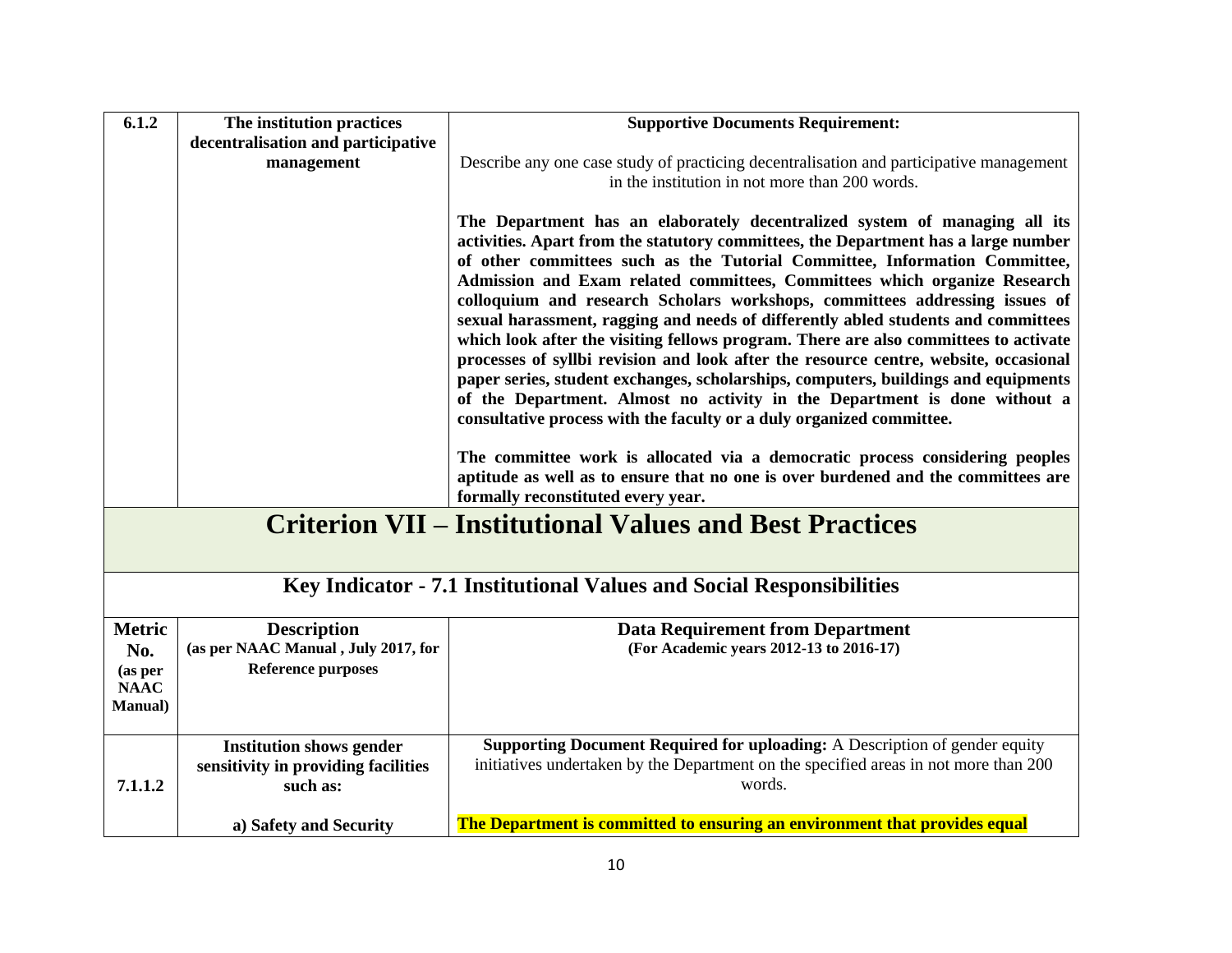|         | b) Counselling<br>c) Common Room                                      | opportunity for women and men and a safe environment for students, teachers and<br>non-teaching staff to carry out their work/study. The Faculty in charge of the<br><b>Committee against sexual harassment ensures every year that a poster is</b><br>prominently displayed that gives her email address and phone number in case<br>anyone in the Department would like to seek help or file a complaint. Gender<br>sensitization work takes many forms in the Department. Gender and gender<br>violence is a subject that is addressed in several of the courses taught in the<br>Department at the MA and MPhil level. In addition to this there are film screenings<br>and talks organized in the Department that address Gender equality. |
|---------|-----------------------------------------------------------------------|-------------------------------------------------------------------------------------------------------------------------------------------------------------------------------------------------------------------------------------------------------------------------------------------------------------------------------------------------------------------------------------------------------------------------------------------------------------------------------------------------------------------------------------------------------------------------------------------------------------------------------------------------------------------------------------------------------------------------------------------------|
|         |                                                                       | 7.1.2 Environmental Consciousness and Sustainability                                                                                                                                                                                                                                                                                                                                                                                                                                                                                                                                                                                                                                                                                            |
| 7.1.2.3 | <b>Waste Management steps</b>                                         | <b>Supporting Document Required:</b><br>A Description of efforts towards waste management in departments in not more than<br>200 words. This may include Solid waste management, Liquid waste management and E-<br>waste management.                                                                                                                                                                                                                                                                                                                                                                                                                                                                                                            |
|         |                                                                       | The Department undertakes periodic stock taking and disposal of unusable<br>furniture and other non-consumable items. We follow the University guidelines in<br>this regard. We also repair and reuse materials wherever possible.                                                                                                                                                                                                                                                                                                                                                                                                                                                                                                              |
|         |                                                                       | The Department does not produce any liquid and e-waste as it does not have lab<br>based research.                                                                                                                                                                                                                                                                                                                                                                                                                                                                                                                                                                                                                                               |
| 7.1.2.4 | Rain water harvesting structures<br>and utilization in the department | <b>Supporting Document Required:</b><br>Provide a description of efforts towards rain water harvesting on the department<br>in not more than 200 words.                                                                                                                                                                                                                                                                                                                                                                                                                                                                                                                                                                                         |
|         |                                                                       | The Department does not have the technical, financial and human resources for this<br>but would be very keen to do so if facilities are provided.                                                                                                                                                                                                                                                                                                                                                                                                                                                                                                                                                                                               |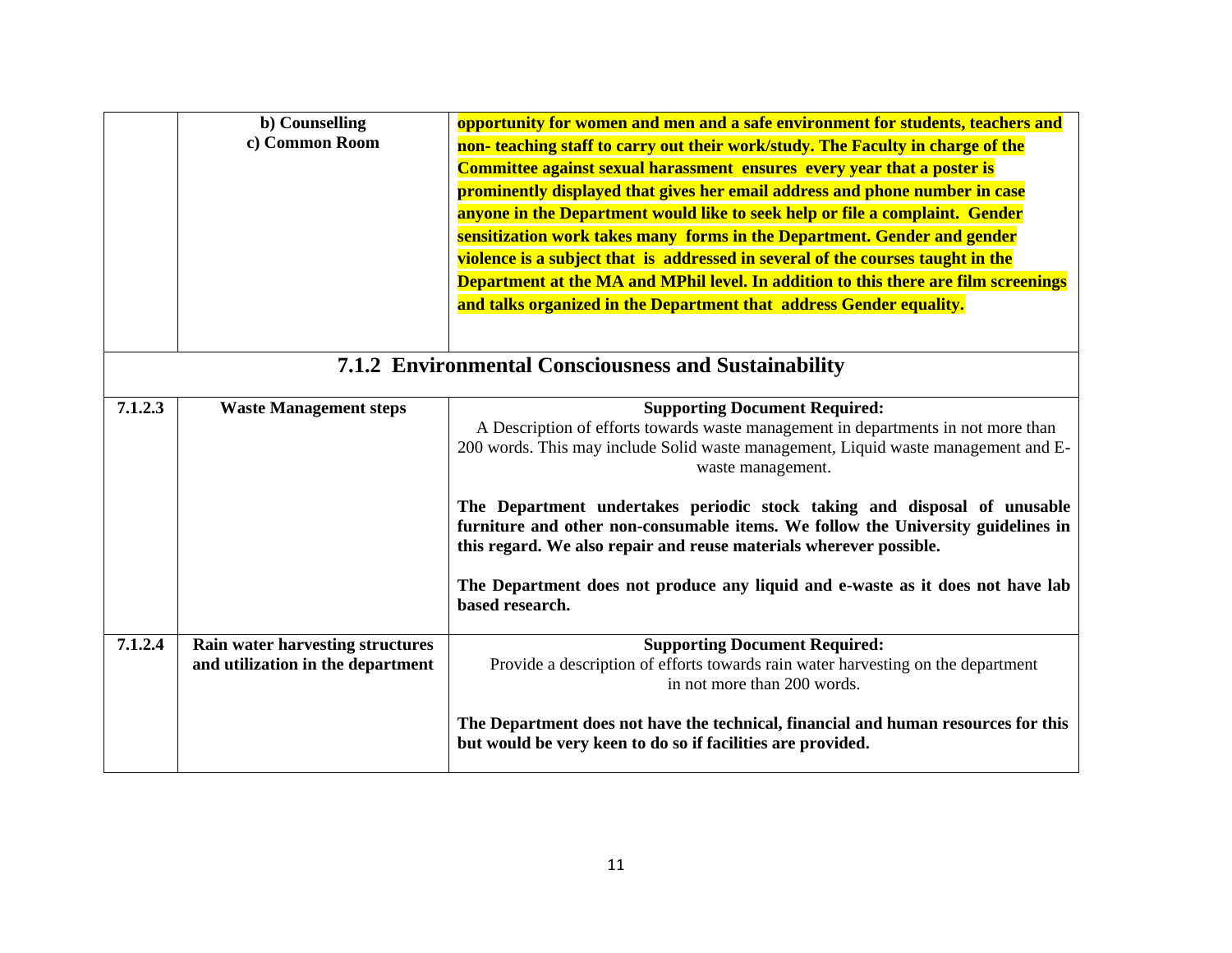| 7.1.2.5 | <b>Green Practices</b>                | <b>Supporting Document Required:</b>                                                                                                                                                                                                                                                                                                                                                                                                                |
|---------|---------------------------------------|-----------------------------------------------------------------------------------------------------------------------------------------------------------------------------------------------------------------------------------------------------------------------------------------------------------------------------------------------------------------------------------------------------------------------------------------------------|
|         |                                       | A Description of efforts towards green practices in departments in no more than 200                                                                                                                                                                                                                                                                                                                                                                 |
|         |                                       | words .It may include students and staff using Bicycles, Public Transport, Pedestrian                                                                                                                                                                                                                                                                                                                                                               |
|         |                                       | Friendly Roads, Plastic free campus, Paperless office, Green landscaping with trees and                                                                                                                                                                                                                                                                                                                                                             |
|         |                                       | plants.                                                                                                                                                                                                                                                                                                                                                                                                                                             |
|         |                                       | The staff and students of the Department regularly use bicycles and public<br>transport for commuting to and fro from the Department. A lot of information in<br>the department is circulated via the website which is regularly updated and helps in<br>reducing waste of paper and postage costs. The office and the staff make sustained<br>attempts to reduce the wastage of paper and we have also tried to involve NGOs<br>who recycle paper. |
|         |                                       | The Garden of the Department of Sociology is its pride. Faculty of the Department                                                                                                                                                                                                                                                                                                                                                                   |
|         |                                       | take personal interest in the upkeep of the Garden and we regularly mark key                                                                                                                                                                                                                                                                                                                                                                        |
|         |                                       | events through tree plantation activities. We also regularly participate in the<br><b>University flower show.</b>                                                                                                                                                                                                                                                                                                                                   |
|         |                                       | <b>Key Indicator - 7.2 Best Practices</b>                                                                                                                                                                                                                                                                                                                                                                                                           |
|         |                                       |                                                                                                                                                                                                                                                                                                                                                                                                                                                     |
| 7.2.1   | State at least two institutional best | <b>Supporting Document Required:</b>                                                                                                                                                                                                                                                                                                                                                                                                                |
|         | practices (as per NAAC format)        | A Description in not more than 200 words on any two best practices successfully                                                                                                                                                                                                                                                                                                                                                                     |
|         |                                       | implemented by the Department as per NAAC format.                                                                                                                                                                                                                                                                                                                                                                                                   |
|         |                                       | Two of the student centred best practices of the Department of Sociology are its<br><b>Tutorial Programme and the Research Scholars Workshop.</b>                                                                                                                                                                                                                                                                                                   |
|         |                                       | The tutorial programme for MA students is a unique and integral part of our MA<br>teaching. While being linked to the Internal assessment makes it significant for the<br>overall learning outcomes of the students; the manner in which it is structured<br>allows for a very sustained interaction and exchange between faculty and and each                                                                                                      |
|         |                                       | and every student of the MA program, something which is ruled out in the larger<br>composition of the MA lecture class. The tutorial groups and typically made up of                                                                                                                                                                                                                                                                                |
|         |                                       | 5-7 students who have to regularly read and meet their tutor in groups which<br>engage in a detailed discussion of prescribed readings on a specific topic. This                                                                                                                                                                                                                                                                                    |
|         |                                       | exercise allows for attention to individual students whose writing and arguing skills                                                                                                                                                                                                                                                                                                                                                               |
|         |                                       | are honed in the process.                                                                                                                                                                                                                                                                                                                                                                                                                           |